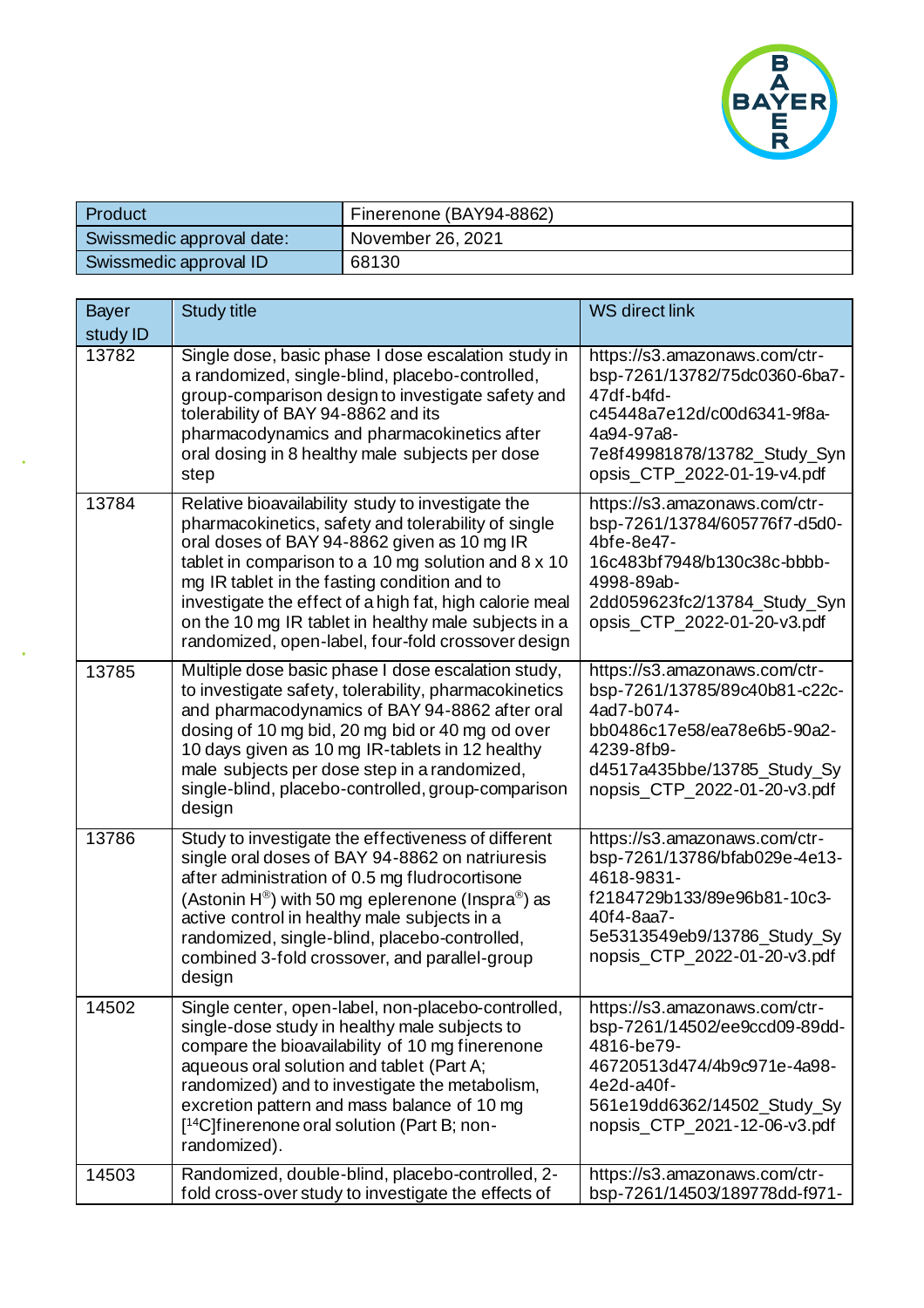

Page 2 of 6

|       | finerenone, administered as 20 mg IR tablets once-<br>daily over 6 days, on the safety, tolerability,<br>pharmacodynamics and pharmacokinetics of<br>warfarin in healthy male subjects                                                                                                                                                                                           | 409b-91e8-<br>9e44c630f437/0391dd4e-c891-<br>4f19-87a2-<br>90a5ee9f8877/14503_Study_syn<br>opsis_CTP_2021-12-06-v5.pdf                                                                   |
|-------|----------------------------------------------------------------------------------------------------------------------------------------------------------------------------------------------------------------------------------------------------------------------------------------------------------------------------------------------------------------------------------|------------------------------------------------------------------------------------------------------------------------------------------------------------------------------------------|
| 14504 | Randomized, non-blinded, non-placebo-controlled,<br>2-fold cross over study to investigate the influence<br>of multiple doses of 500 mg erythromycin tid on the<br>safety, tolerability, pharmacodynamics, and<br>pharmacokinetics of a single oral dose of 1.25 mg<br>BAY 94-8862 in comparison to a single dose of<br>1.25 mg of BAY 94-8862 alone in healthy male<br>subjects | https://s3.amazonaws.com/ctr-<br>bsp-7261/14504/45f6e058-932a-<br>49d5-8393-<br>d300d7ed7134/78337ec3-8252-<br>4b74-acea-<br>2cdc25a7c8d6/14504_Study_Syn<br>opsis_CTP_2022-01-21-v3.pdf |
| 14505 | Randomized, non-blind, non-placebo-controlled, 2-<br>fold cross-over study with additional 1st period with<br>fixed treatment to investigate the pharmacokinetic<br>interaction between finerenone (20 mg once-daily)<br>and digoxin (0.375 mg once-daily) and to<br>investigate the safety and tolerability of the<br>combined administration in healthy male subjects          | https://s3.amazonaws.com/ctr-<br>bsp-7261/14505/ba932fd2-8e8c-<br>435c-b2d6-<br>8529242e82df/faeedb63-e201-<br>42f1-9e91-<br>4857d0786d4a/14505_Study_Sy<br>nopsis_CTP_2021-12-14-v4.pdf |
| 14506 | Interaction study to investigate the influence of a<br>co-administration of a single dose of 10 mL<br>Maalox <sup>®</sup> and a 4-day pre- and co-treatment with<br>omeprazole 40 mg OD, respectively, on the<br>pharmacokinetics of a single dose of 10 mg BAY<br>94-8862 IR-tablet in a threefold crossover,<br>randomized, open-label design in healthy male<br>subjects      | https://s3.amazonaws.com/ctr-<br>bsp-7261/14506/4479313a-bee3-<br>49ab-9362-<br>caa07518c786/8be90cac-aafd-<br>4dd2-a674-<br>28a1ff731bca/14506_Study_Syn<br>opsis_CTP_2022-01-21-v3.pdf |
| 14508 | Study to investigate the influence of age and<br>gender on the pharmacokinetics of a single oral<br>dose of a 10 mg BAY 94-8862 IR tablet in a<br>randomized, single-blind, placebo-controlled,<br>group-comparison design in healthy male and<br>female subjects                                                                                                                | https://s3.amazonaws.com/ctr-<br>bsp-7261/14508/8f5cf1c1-54c3-<br>460c-ab16-<br>f15b9c108d74/bba69fcb-c3fd-<br>41f6-8fe2-<br>659e54f55ebe/14508_Study_Syn<br>opsis_CTP_2022-01-21-v3.pdf |
| 14509 | Investigation of pharmacokinetics, safety, and<br>tolerability of BAY94-8862 in male and female<br>subjects with renal impairment and in age and<br>weight matched healthy subjects following a single<br>oral dose of 10 mg BAY94-8862 IR tablet in a<br>single center, non randomized, non controlled, non<br>blinded, observational study with group<br>stratification        | https://s3.amazonaws.com/ctr-<br>bsp-7261/14509/8e6a4f08-e659-<br>4d59-aa62-<br>0690a2a2d5fa/d0193ff0-ce42-<br>4c68-b1ab-<br>9f00b0a5ca90/14509_Study_Syn<br>opsis_CTP_2022-01-20-v5.pdf |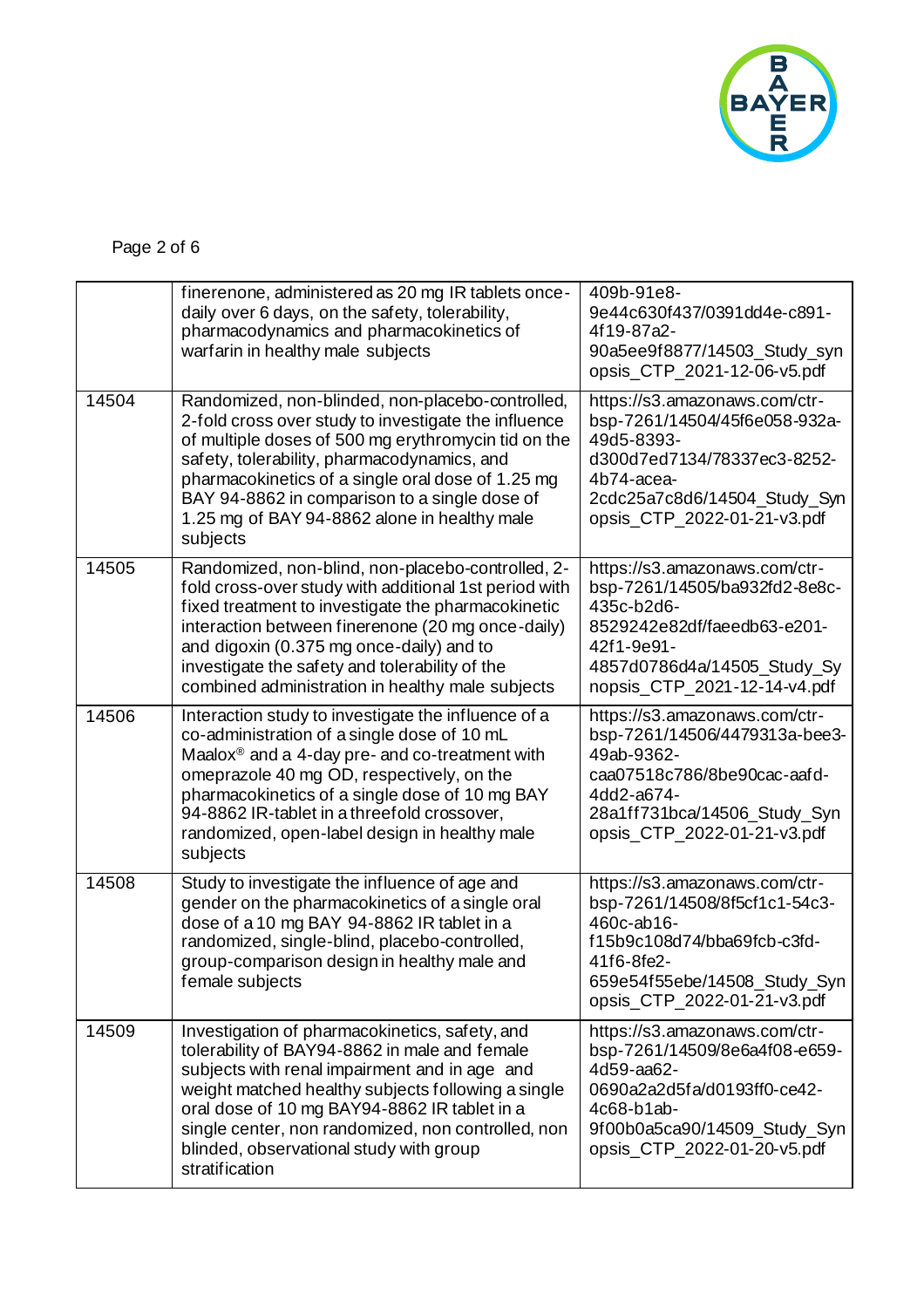

Page 3 of 6

| 14510 | Investigation of the pharmacokinetics, safety, and<br>tolerability of finerenone (BAY94-8862) in subjects<br>with hepatic impairment (classified as Child Pugh A<br>or B) and in age-, weight-, and gender-matched<br>healthy subjects following a single oral dose in a<br>single-center, non-randomized, non-controlled,<br>non-blinded, observational study with group<br>stratification                         | https://s3.amazonaws.com/ctr-<br>bsp-7261/14510/4e25fbc2-4c3a-<br>4681-8476-<br>144c2a874c0a/d2e6b812-9512-<br>49b2-aec2-<br>8cbb7a92be67/14510_Study_Sy<br>nopsis_CTP_2022-01-20-v7.pdf |
|-------|---------------------------------------------------------------------------------------------------------------------------------------------------------------------------------------------------------------------------------------------------------------------------------------------------------------------------------------------------------------------------------------------------------------------|------------------------------------------------------------------------------------------------------------------------------------------------------------------------------------------|
| 14563 | A randomized, double blind, multi center study to<br>assess safety and tolerability of different oral doses<br>of BAY 94-8862 in subjects with stable chronic<br>heart failure with left ventricular systolic dysfunction<br>and mild (Part A) or moderate (Part B) chronic<br>kidney disease versus placebo (Part A) or versus<br>placebo and spironolactone (Part B)                                              | https://s3.amazonaws.com/ctr-<br>bsp-7261/14563/ad98c3a1-072b-<br>4184-a1a4-<br>702e6b1e90e1/f90aab73-dbc4-<br>4405-a867-<br>1ba6e0162810/14563_Websyno<br>psis_2021-12-24-v15.pdf       |
| 14564 | A randomized, double-blind, double-dummy, multi-<br>center study to assess safety and efficacy of BAY<br>94-8862 in subjects with emergency presentation<br>at the hospital because of worsening chronic heart<br>failure with left ventricular systolic dysfunction and<br>either type 2 diabetes mellitus with or without<br>chronic kidney disease or moderate chronic kidney<br>disease alone versus eplerenone | https://s3.amazonaws.com/ctr-<br>bsp-7261/14564/5437e479-8fd4-<br>4642-8da1-<br>670cb5238d84/07151039-832f-<br>4468-96c0-<br>2806c521521a/14564_Study_Sy<br>nopsis_CTP_2021-12-24-v5.pdf |
| 15111 | Single-center, randomized, non-blinded, non-<br>placebo-controlled, two-fold cross-over study to<br>investigate the influence of multiple doses of 20 mg<br>OD finerenone on pharmacokinetics, safety and<br>tolerability of a single oral dose of 7.5 mg<br>midazolam in comparison to a single dose of 7.5<br>mg midazolam alone in healthy male subjects                                                         | https://s3.amazonaws.com/ctr-<br>bsp-7261/15111/1f4348ce-638d-<br>453d-bb18-<br>b06ebdc1cab9/03deae0f-0729-<br>4432-8b38-<br>f905407a3eeb/15111_Study_Syn<br>opsis_CTP_2021-12-15-v4.pdf |
| 15112 | Randomized, non-blinded, non-placebo-controlled,<br>two-fold cross-over study to investigate the<br>influence of multiple doses of 600 mg gemfibrozil<br>twice-daily on the pharmacokinetics, safety and<br>tolerability of a single oral dose of 10 mg<br>finerenone in comparison to a single dose of 10 mg<br>of finerenone alone in healthy male subjects                                                       | https://s3.amazonaws.com/ctr-<br>bsp-7261/15112/a5ac0af8-34a9-<br>4da8-a20f-<br>31afe9be3c39/58e30228-3d8e-<br>4490-9c2e-<br>bb44a6203285/15112_Study_Sy<br>nopsis_CTP_2021-12-15-v3.pdf |
| 15113 | A randomized, double-blinded, double-dummy, 4<br>way crossover, placebo- and active-controlled<br>Phase I study to investigate the influence of single<br>doses (20 mg and 80 mg) of finerenone on the QTc<br>interval in healthy male and female subjects                                                                                                                                                          | https://s3.amazonaws.com/ctr-<br>bsp-7261/15113/fd30d365-17cd-<br>4b79-83b8-<br>308045a9f3e9/87d94671-70a4-<br>4085-b6dc-<br>13a2bd8ed0d3/15113_Study_Sy<br>nopsis_2021-12-15-v3.pdf     |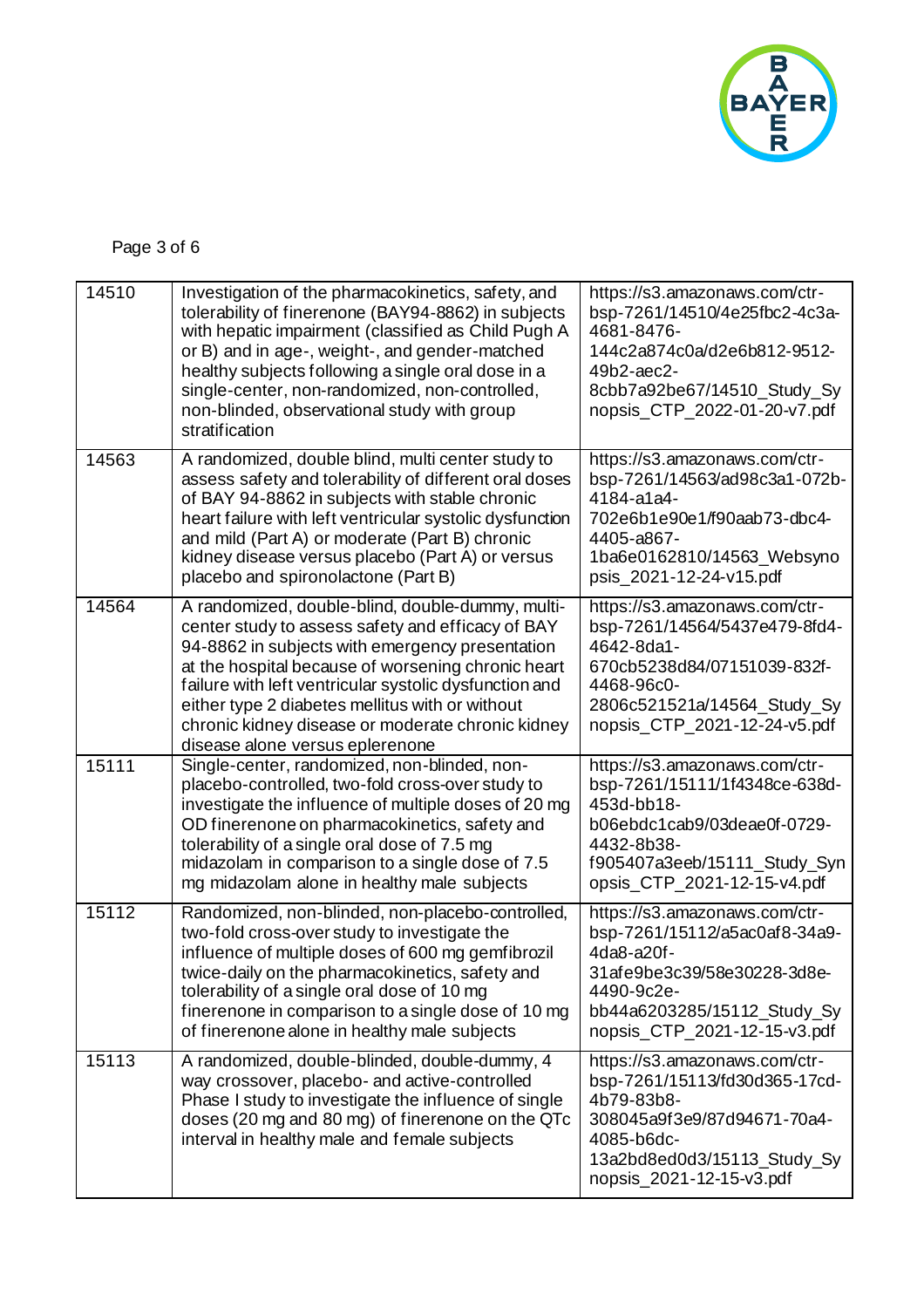

Page 4 of 6

| 15171 | Single center, randomized, open-label, 5-fold<br>crossover study in healthy male subjects to<br>investigate the pharmacokinetic dose<br>proportionality of BAY 94 8862 given as 5 different<br>single oral IR tablet doses (1.25, 2.5, 5.0, 7.5 and<br>$10$ mg)                                                                                         | https://s3.amazonaws.com/ctr-<br>bsp-7261/15171/6edd0c46-394f-<br>4c06-9970-<br>f1da8368f440/95c0d050-937f-<br>4b32-a57e-<br>523ecb98fe73/15171_Study_Syn<br>opsis_2021-12-15-v3.pdf     |
|-------|---------------------------------------------------------------------------------------------------------------------------------------------------------------------------------------------------------------------------------------------------------------------------------------------------------------------------------------------------------|------------------------------------------------------------------------------------------------------------------------------------------------------------------------------------------|
| 15481 | Single center, randomized, open-label, 5-fold<br>crossover study in healthy male subjects to<br>investigate the pharmacokinetic dose<br>proportionality of BAY 94 8862 given as 5 different<br>single oral IR tablet doses (1.25, 2.5, 5.0, 7.5 and<br>$10$ mg)                                                                                         | https://s3.amazonaws.com/ctr-<br>bsp-7261/15481/66ef4b22-8203-<br>4591-8a7e-<br>bc0182f162b0/a58107a4-1971-<br>4114-a2e1-<br>069819a03733/15481_Study_Sy<br>nopsis_2021-12-24-v3.pdf     |
| 15526 | Relative bioavailability study to investigate the<br>pharmacokinetics, safety and tolerability of single<br>oral doses of BAY 94-8862 given as 1.25 mg IR<br>tablet in comparison to a 10 mg IR tablet and 4 x<br>1.25 mg IR tablet in healthy male subjects in a<br>randomized, open-label, three-fold crossover<br>design.                            | https://s3.amazonaws.com/ctr-<br>bsp-7261/15526/2b1188bc-49cd-<br>4d91-a7c8-<br>8203da6f3aea/d9d5e6c7-b739-<br>4dba-b243-<br>7524a4e85067/15526_Study_Sy<br>nopsis_CTP_2022-01-20-v3.pdf |
| 15528 | Single-center, randomized, double-blind, placebo-<br>controlled, group-comparison, single dose<br>escalation study to investigate safety, tolerability,<br>and pharmacokinetics of BAY 94-8862 in Asian<br>(Chinese) healthy adult male subjects                                                                                                        | https://s3.amazonaws.com/ctr-<br>bsp-7261/15528/d2718e80-0c0c-<br>45ce-89b5-<br>e6f1f9719285/67d99390-5bfb-<br>47d3-a313-<br>c8ea65194b51/15528_Study_Sy<br>nopsis_CTP_2021-12-07-v3.pdf |
| 16243 | A randomized, double-blind, placebo-controlled,<br>multi-center study to assess the safety and efficacy<br>of different oral doses of BAY 94-8862 in subjects<br>with type 2 diabetes mellitus and the clinical<br>diagnosis of diabetic nephropathy                                                                                                    | https://s3.amazonaws.com/ctr-<br>bsp-7261/16243/bb8a7451-768d-<br>4678-a866-<br>682a739335fb/9b1d3595-8113-<br>4c4a-b83c-<br>9194d8f921f6/16243_Study_Syn<br>opsis_2021-12-24-v5.pdf     |
| 16244 | A randomized, double-blind, placebo-controlled,<br>parallel-group, multicenter, event-driven Phase III<br>study to investigate the efficacy and safety of<br>finerenone, in addition to standard of care, on the<br>progression of kidney disease in subjects with type<br>2 diabetes mellitus and the clinical diagnosis of<br>diabetic kidney disease | https://s3.amazonaws.com/ctr-<br>bsp-7261/16244/c83a4088-cc0b-<br>45d7-b26e-<br>b809dbed3b0b/4b17e44c-09a3-<br>4ed5-9f28-<br>01bb4b7f8a17/16244_Study_Syn<br>opsis_CTP_2022-01-28-v4.pdf |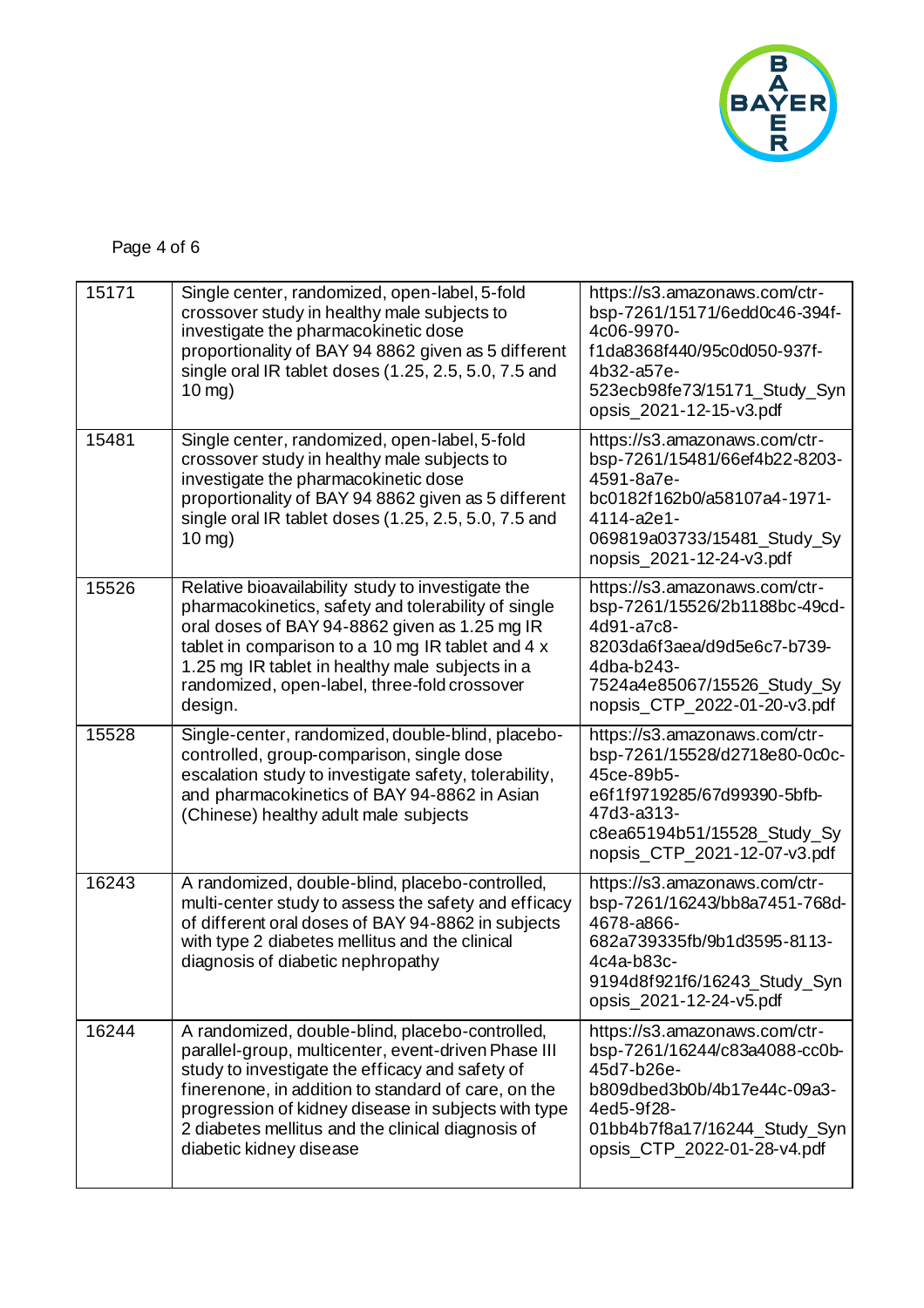

Page 5 of 6

| 16535 | Study in healthy male subjects to assess the<br>safety, tolerability and pharmacokinetics of an<br>intravenous solution of finerenone (dose escalation<br>and group comparison, part 1) and to investigate<br>the absolute bioavailability of an oral dose of 5 mg<br>finerenone (BAY 94-8862) in comparison to an<br>intravenous solution of finerenone (planned dose 1<br>mg) administered over 1 hour (randomized, non-<br>blinded, non-placebo-controlled, 2-way crossover<br>design, part 2) | https://s3.amazonaws.com/ctr-<br>bsp-7261/16535/c8dbf14e-6864-<br>437f-b492-<br>9580c6feb0b4/4c3fc4ba-fe53-<br>4957-b791-<br>33e6a7da894f/16535_Study_Syn<br>opsis_CTP_2021-12-15-v3.pdf |
|-------|---------------------------------------------------------------------------------------------------------------------------------------------------------------------------------------------------------------------------------------------------------------------------------------------------------------------------------------------------------------------------------------------------------------------------------------------------------------------------------------------------|------------------------------------------------------------------------------------------------------------------------------------------------------------------------------------------|
| 16536 | Relative bioavailability study to investigate the<br>pharmacokinetic dose proportionality, safety and<br>tolerability of single oral doses of finerenone 10 mg<br>tablet in comparison to 20 mg tablet in the fasting<br>condition and to investigate the effect of a high fat,<br>high calorie meal on the 20 mg tablet in healthy<br>male subjects in a randomized, open-label, three-<br>fold crossover design                                                                                 | https://s3.amazonaws.com/ctr-<br>bsp-7261/16536/cf2268d1-6bdc-<br>40a5-a4d8-<br>5ab19302e96e/a5589aad-d919-<br>4546-89af-<br>3d94ebb1975c/16536_Study_Sy<br>nopsis CTP 2021-12-15-v3.pdf |
| 16541 | Randomized, open-label, non-placebo-controlled,<br>threefold cross over study to investigate the effect<br>of a single dose of 20 mg finerenone given<br>concomitantly or 3 hours before repaglinide on the<br>pharmacokinetics, safety and tolerability of a single<br>oral dose of 0.5 mg repaglinide in comparison to<br>0.5 mg repaglinide alone in healthy male subjects                                                                                                                     | https://s3.amazonaws.com/ctr-<br>bsp-7261/16541/422d5fdd-4bdb-<br>4d7f-b5bf-<br>ff22b0b69353/b6ac0c0a-f5eb-<br>4c80-9920-<br>a78eaeda6e36/16541_Study_Sy<br>nopsis_CTP_2021-12-16-v4.pdf |
| 16537 | A single-center, randomized, placebo-controlled,<br>single-blind study to investigate the<br>pharmacokinetics, safety and tolerability of single<br>and multiple oral doses of finerenone in Chinese<br>healthy adult male subjects                                                                                                                                                                                                                                                               | https://s3.amazonaws.com/ctr-<br>bsp-7261/16537/608433a7-3b68-<br>4880-b590-<br>877fc96f17ef/3803ab41-d249-<br>4e50-a7af-<br>31333d9dcecc/16537_Study_Syn<br>opsis_CTP_2021-12-15-v3.pdf |
| 16538 | Relative bioavailability study to investigate the<br>pharmacokinetics, safety and tolerability of a single<br>oral dose of finerenone 20 mg as suspension<br>(pediatric formulation), intact tablet and crushed<br>tablet (adult formulation) in the fasting condition,<br>and to investigate the effect of a high fat, high<br>calorie meal on the suspension in healthy male<br>subjects in a randomized, open-label, four-fold<br>crossover design                                             | https://s3.amazonaws.com/ctr-<br>bsp-7261/16538/14ed4d5a-fb86-<br>4c7e-992a-<br>c018bc87a8d1/adee7efd-1532-<br>4a2d-96d1-<br>78166fcba1c6/16538_Study_Syn<br>opsis_2021-12-27-v3.pdf     |
| 16910 | Non-blind, non-placebo-controlled study with 2<br>treatments in fixed sequence to investigate the<br>effect of verapamil (240 mg controlled-release<br>tablet) on the pharmacokinetics of a single dose of                                                                                                                                                                                                                                                                                        | https://s3.amazonaws.com/ctr-<br>bsp-7261/16910/85d4e535-d37b-<br>4a33-b15b-<br>f2704724eec9/110ed7a0-6bb9-                                                                              |